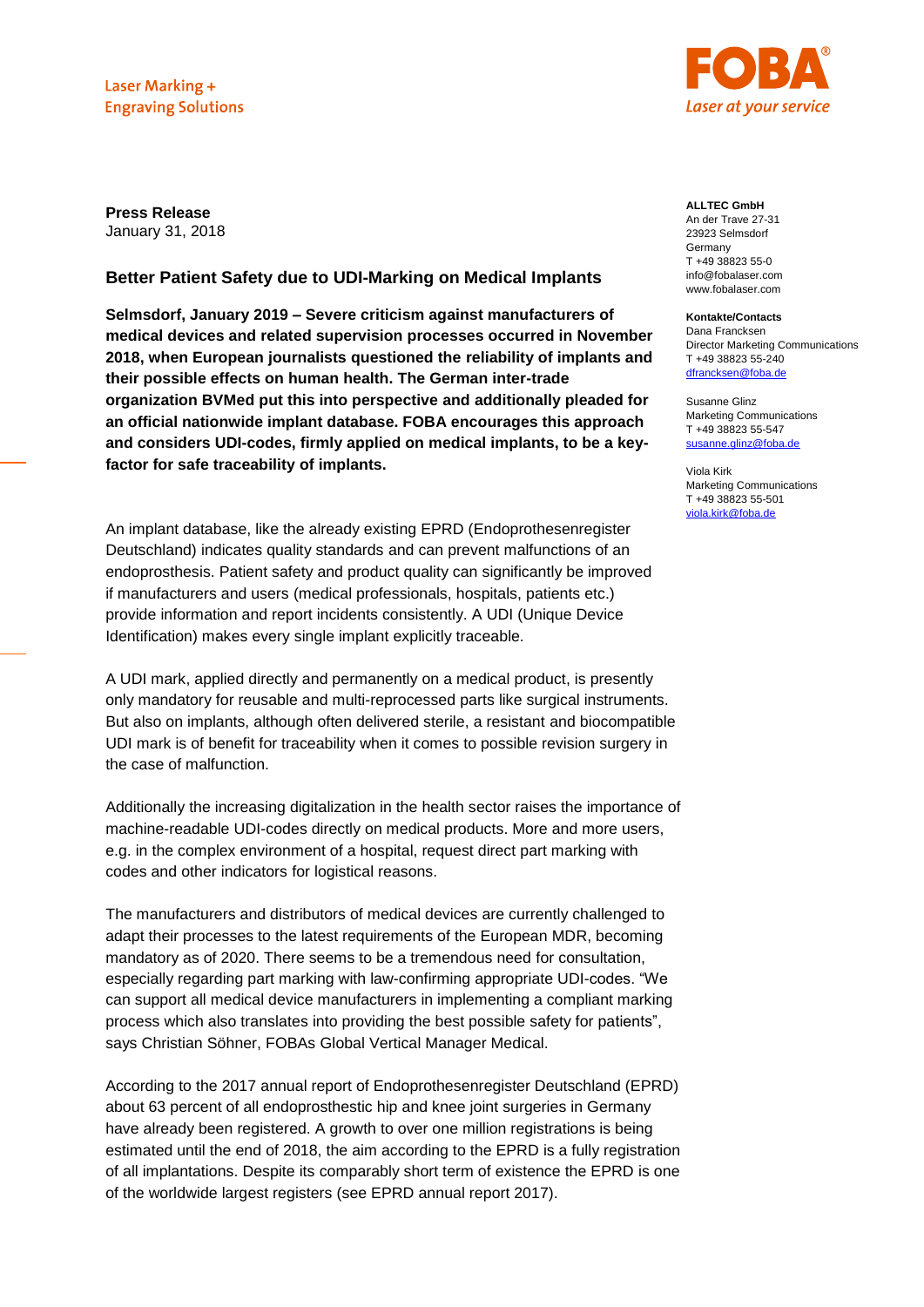

page 2 of 4

Hospitals and medical professional are requested to contribute to the EPRD even more rigorously with the aim to track the lifespan (duration in the body) of the implants as completely as possible. German federal health minister Jens Spahn has recently pleaded for an official implant register, based on the already existing EPRD.

Whereas the EPRD basically covers all implantations and possible subsequent revision surgeries, the medical devices law also requires a compulsory registration for all incidents in the sense of product defects that actually threaten or are a potential threat for human health. The BVMed e.V. (Bundesverband Medizintechnologie) states that most incidents so far have been reported by the manufacturers and distributors. This shows that manufacturers and distributors are willing to account for the safety and quality of medical products.

FOBA's vision-based laser marking systems make sure that all kinds of marks or (bar-)codes are applied in highest quality and permanency on any substrate. Manufacturers who use FOBA's M-series laser marking machines benefit from a universal and comprehensive solution for UDI-code marking that also includes a pre- and post-mark validation of parts and marks.

**FOBA Laser Marking + Engraving [www.fobalaser.com](http://www.fobalaser.com/)**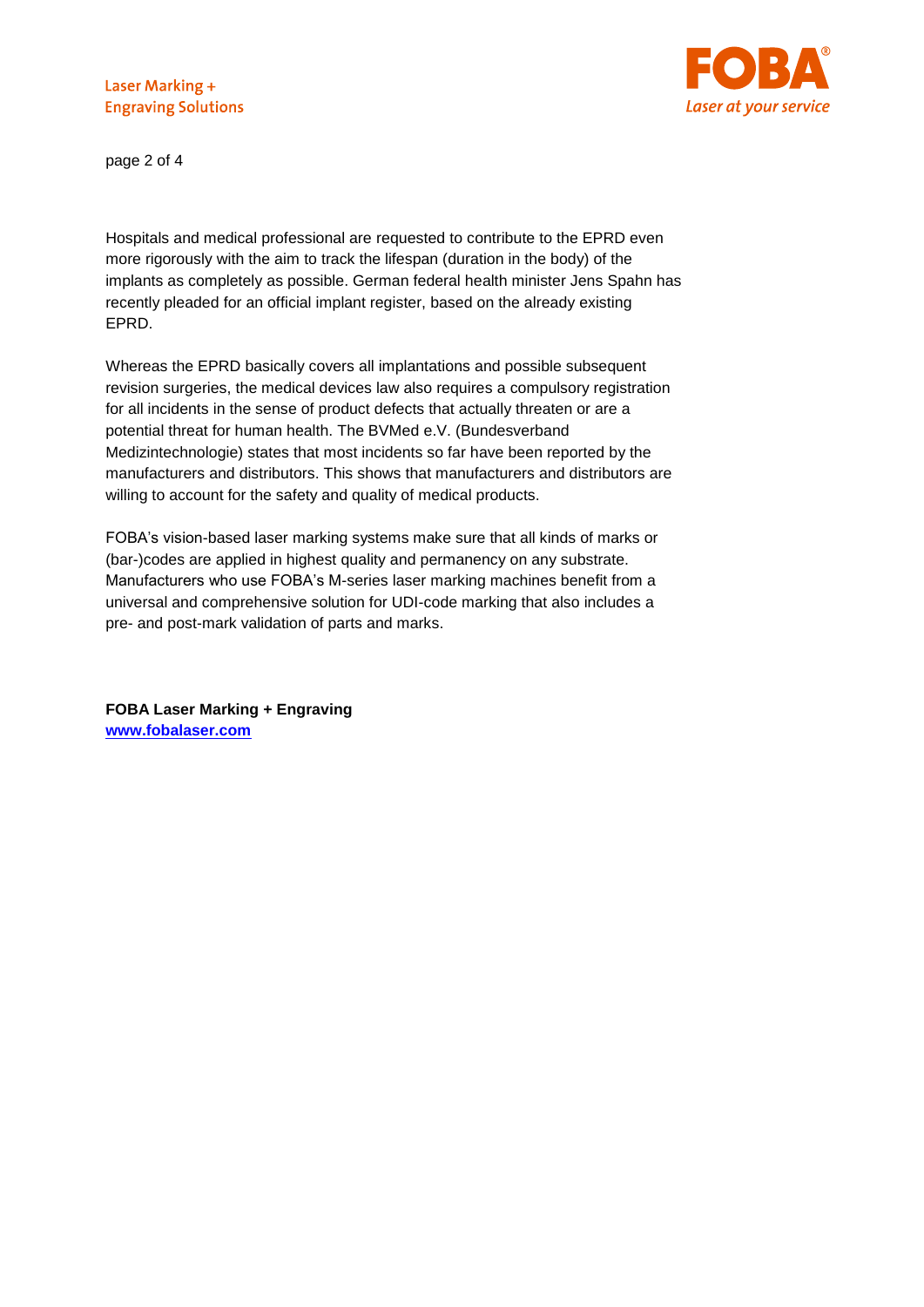

page 3 of 4

## **Pictures for editorial use:**



Dental implant with tiny UDI-code, laser marked (picture rights: FOBA)



PEEK spine implant, laser marked (picture rights: FOBA)



Titanium spine implant, laser marked (picture rights: FOBA)